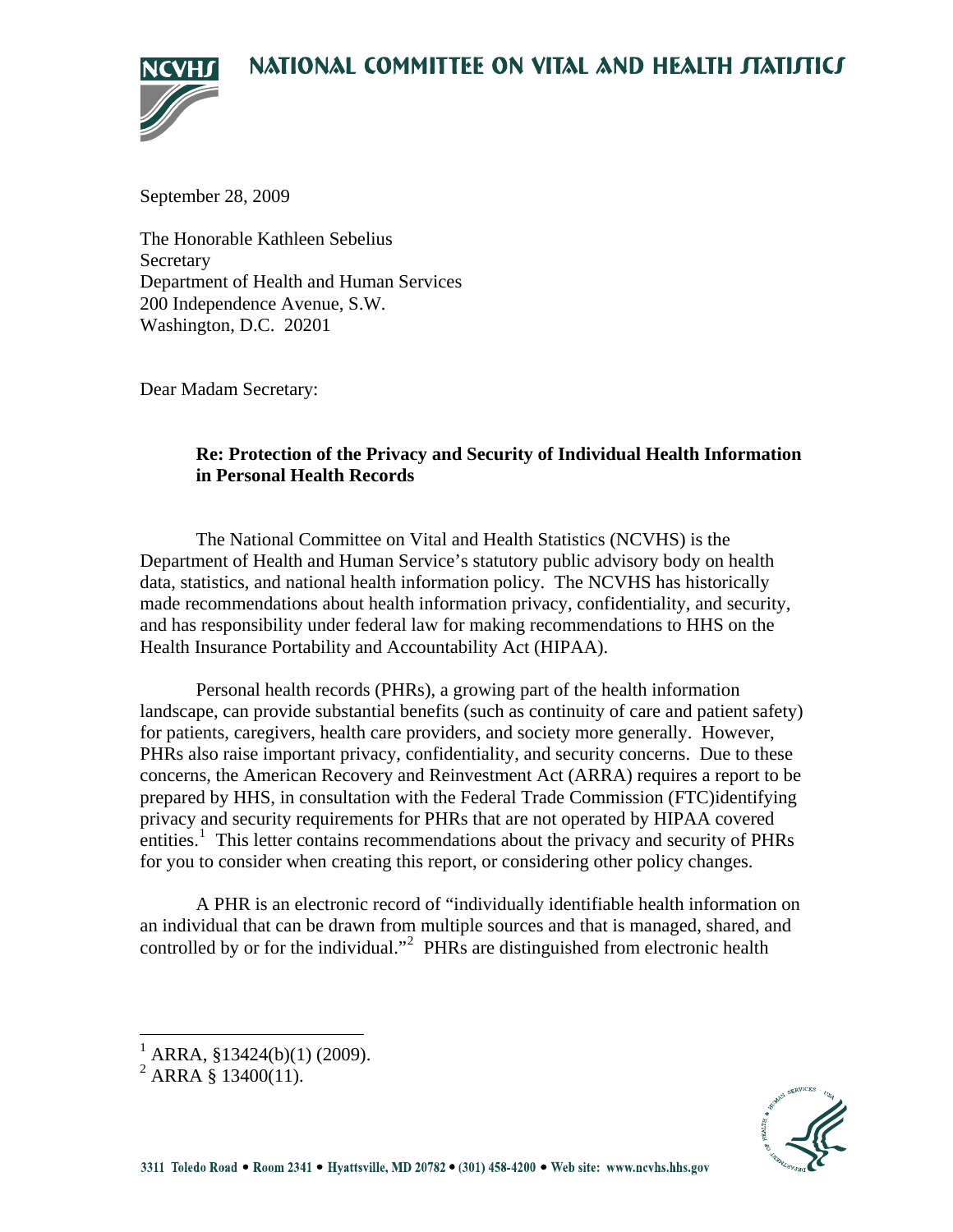records (EHRs) in that the latter are "created, gathered, managed, and consulted by authorized health care clinicians and staff."[3](#page-1-0)

PHRs take many different forms and are rapidly evolving. In some cases, the PHR is a "portal" view into one or more providers' EHRs. In other cases, the PHR is created and operated by a third party which is not regulated or subject to HIPAA protection. PHRs may be managed by consumers, who may include patients themselves, their caregivers, or their appropriately designated personal representatives. Despite the important benefits of PHRs, consumers might not fully understand the extent to which their information is protected by law and, consequently, may inadvertently consent (e.g., through an "I Agree" button) to unintended information sharing and use.

#### **PRIOR NCVHS ACTIVITIES REGARDING PHRs**

 Over the past few years, NCVHS has made a number of recommendations about PHRs specifically and about the privacy and security of individual health information more generally. Most importantly, NCVHS has recommended that common privacy and confidentiality rules apply to all entities that collect, retain, use, compile, or disclose identifiable health information, under a comprehensive federal privacy law.<sup>[4](#page-1-1)</sup>

In February 2006, NCVHS issued a report making general recommendations on PHRs.<sup>[5](#page-1-2)</sup> In that report, the Committee noted that PHR systems were evolving rapidly and served a variety of beneficial functions for consumers and their caregivers, healthcare providers, payers, employers, and society more generally. NCVHS recommended developing a framework for characterizing PHRs and educating consumers based on that framework. NCVHS also recommended developing privacy best practices for PHRs and a model notice of privacy practices in a form that consumers could easily understand. For the many PHRs that are not within the scope of the privacy and security protections afforded by regulations under HIPAA, NCVHS recommended voluntary adoption of strict privacy practices and a policy of non-disclosure of information without consumer authorization. Since that report, PHRs have continued to evolve, but guidance regarding privacy best practices has been limited. For example, in December 2008 HHS published a set of privacy principles for health information technology and a model privacy notice for PHRs for comment.<sup>[6](#page-1-3)</sup> But, to date, a final model notice has not been provided.

In today's market, there are many forms of PHRs. Some PHRs are portals maintained by health care providers, through which consumers may view their EHRs. In

 $3$  ARRA § 13400(5).

<span id="page-1-1"></span><span id="page-1-0"></span><sup>4</sup> NCVHS, *Privacy Report to the Secretary: Recommendations on Privacy and Confidentiality*, 2006-2008, http://ncvhs.hhs.gov/privacyreport0608.pdf.

<span id="page-1-2"></span><sup>5</sup> NCVHS, *Personal Health Records and Personal Health Record Systems* (2006) *<*[http://ncvhs.hhs.gov/reptrecs.htm>](http://ncvhs.hhs.gov/reptrecs.htm)

<span id="page-1-3"></span><sup>6</sup> HHS, *Draft Model Personal Health Record (PHR) Privacy Notice* (Dec. 2008), http://healthit.hhs.gov/portal/server.pt?open=512&objID=1176&parentname=Communit yPage&parentid=1&mode=2&in\_hi\_userid=10741&cached=true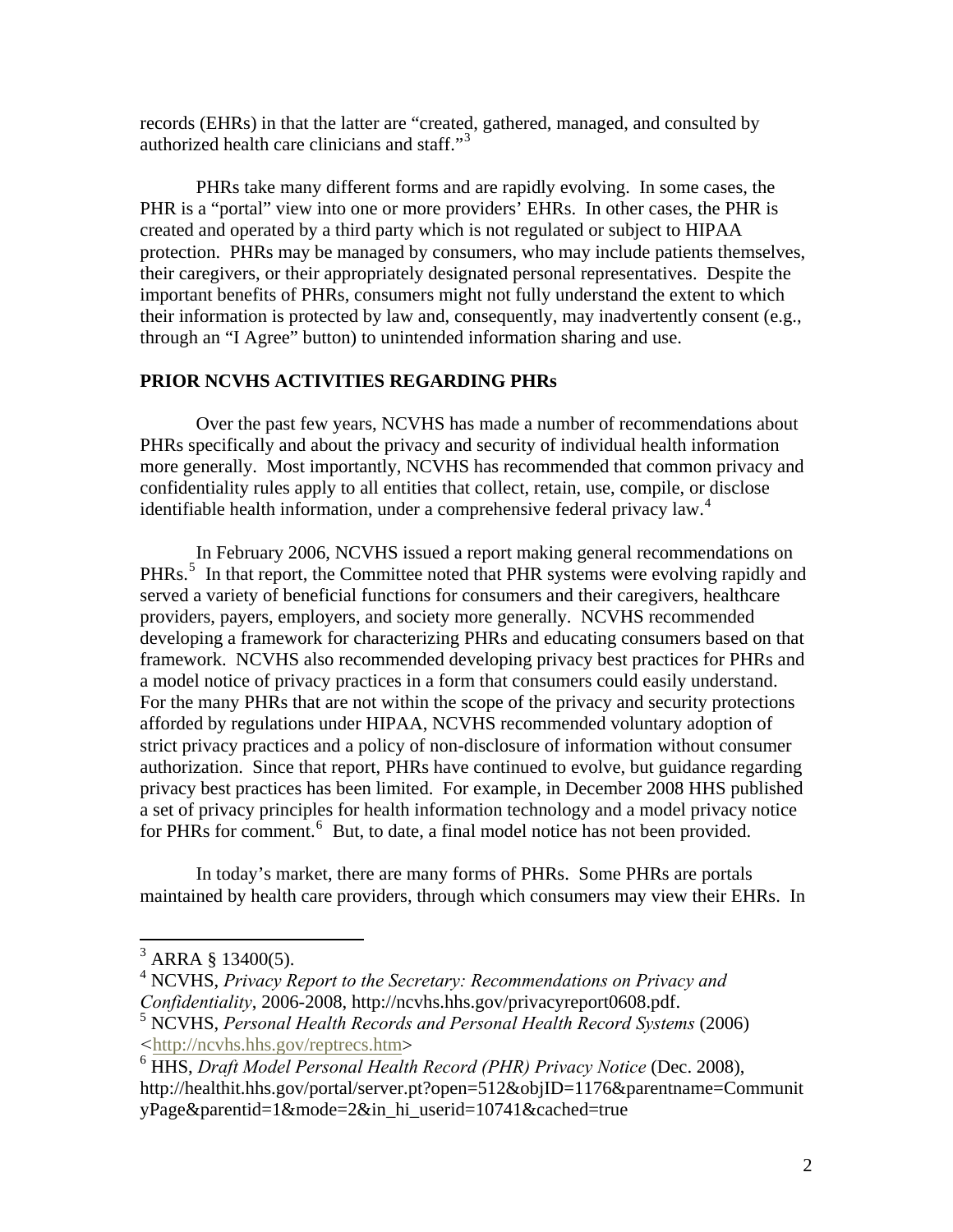some provider-maintained PHRs, consumers may only view information as entered by their health care provider. In other provider-maintained PHRs, consumers are able to enter their own information—for example, blood pressure readings taken at home, and depending on the PHR design, the provider may or may not be able to access such consumer-entered information. Other PHRs have the ability to download information from EHRs maintained by the patients' health care providers or health plans, as well as to incorporate information entered by the consumers. Still other PHRs are composed solely of information entered by the consumer, for the consumer's own use. In some forms of PHRs, consumers may also enter information for purposes extending beyond their own use, such as sharing their information with others who have similar medical conditions, or allowing their information to be used for research. The recommendations in this letter are intended to apply only to PHR systems and not EHR systems maintained by a health care provider or claims systems maintained by a health plan, even if the information from such systems can be viewed by consumers through a PHR portal.

Understanding the application of the HIPAA Privacy Rule and its limitations is critical to understanding the current state of privacy protection for PHRs. There are limits to the protections provided by the Privacy Rule, but consumers may not understand these limits nor their significance for information patients enter into PHRs themselves. For example, the Privacy Rule does not protect information from certain disclosures for law enforcement purposes,<sup>[7](#page-2-0)</sup> but consumers may assume their PHR information is completely private. Furthermore, only PHRs that are created or managed by HIPAA covered entities (or business associates of covered entities) must comply with the Privacy Rule. Consumers may believe that information they enter into any PHR receives HIPAA privacy protection, whether or not the PHR supplier is covered by HIPAA. Moreover, once information is transferred from a covered entity to a PHR supplier that is not covered by HIPAA, a consumer may not realize that protections afforded under the Privacy Rule will no longer apply. The differentiation between "tethered" PHRs (those that are integrated with a HIPAA covered entity's clinical or claims systems) and "untethered" PHRs (PHRs that are not integrated with a covered entity's systems) is becoming less clear, as PHRs are increasingly aggregating information from multiple sources (including providers, payers, pharmacies and consumers themselves). As a result, concerns have been voiced about the adequacy of privacy and security protections for PHRs, whether or not they are covered by HIPAA.

In order to develop additional recommendations regarding privacy and security of information in PHRs, the Privacy, Confidentiality and Security Subcommittee of NCVHS held hearings on May 20-21, 2009, and on June 9, 2009. The hearings included testimony from experts about how PHRs specifically, and health information technology generally, are expected to evolve. The Subcommittee also heard testimony from vendors of free-standing PHRs, and from representatives of PHRs offered by health care providers and payers. Consumer advocates and experts on the privacy and security of health information testified, as did representatives of the two Centers for Medicare and

<span id="page-2-0"></span> 7 45 C.F.R. § 164.512(f) (2009).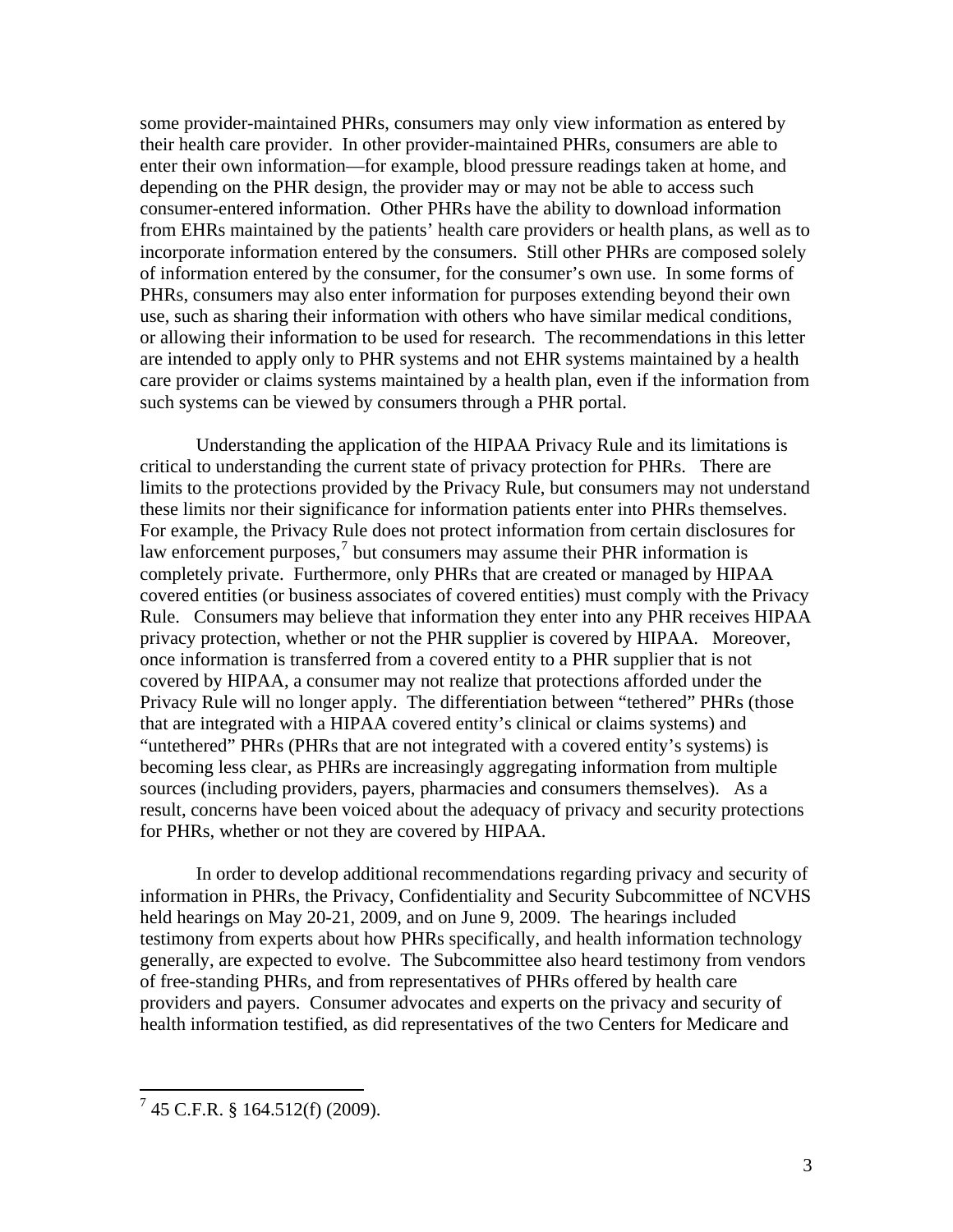Medicaid Services (CMS) PHR demonstration projects (in South Carolina and in Utah/Arizona).

# **POLICY THEMES**

 Four important themes emerged from the hearings: (1) the need for a standard set of fair information practices to govern consumer rights across all PHRs, (2) the need to maintain regulatory flexibility to foster development and innovation in the field of PHRs, (3) the importance of protecting consumers from unanticipated or inappropriate uses or disclosures of health information in their PHRs, and (4) the need to develop a consumer education strategy that will ensure appropriate understanding of the purposes, uses, and privacy and confidentiality limitations of PHRs. To address these themes, it is vital that there be true informed consumer consent, including to any disclosure of information in PHRs. Such informed consent requires absolute transparency into a PHR supplier's privacy and security practices, as well as effective education and understanding on the part of consumers.

NCVHS,<sup>[8](#page-3-0)</sup> the Office of the National Coordinator for Health Information Technology (ONC), $^{9}$  $^{9}$  $^{9}$  and the Markle Foundation,  $^{10}$  $^{10}$  $^{10}$  among others, have separately recommended sets of fair information practices that include consent and transparency regarding information collection, and permissible information uses and disclosures. These information practices require that, as PHRs are maintained for the benefit of consumers, information in PHRs must be adequately secured and not be collected, used, or disclosed without truly informed consumer consent.

Fair information practices discussed at the hearings also include:

- Consumers should be able to receive electronic copies of information contained in a PHR.
- Consumers should be able to make corrections to information they have entered into their PHRs or others such as family members have entered on their behalf.
- Consumers should be able to exercise control of disclosures at a level of granularity that permits them to protect sensitive information or information they have entered themselves into their PHR.

<span id="page-3-1"></span>9 ONC, *Nationwide Privacy and Security Framework For Electronic Exchange of Individually Identifiable Health Information*,

http://www.connectingforhealth.org/phti/reports/overview.html

<span id="page-3-0"></span> 8 NCVHS, *Privacy Report to the Secretary: Recommendations on Privacy and Confidentiality*, 2006-2008, http://ncvhs.hhs.gov/privacyreport0608.pdf.

http://healthit.hhs.gov/portal/server.pt/gateway/PTARGS\_0\_10731\_848088\_0\_0\_18/Nati onwidePS\_Framework-5.pdf

<span id="page-3-2"></span><sup>10</sup> Markle Foundation, *Connecting Consumers: Common Framework for Networked Personal Health Information*,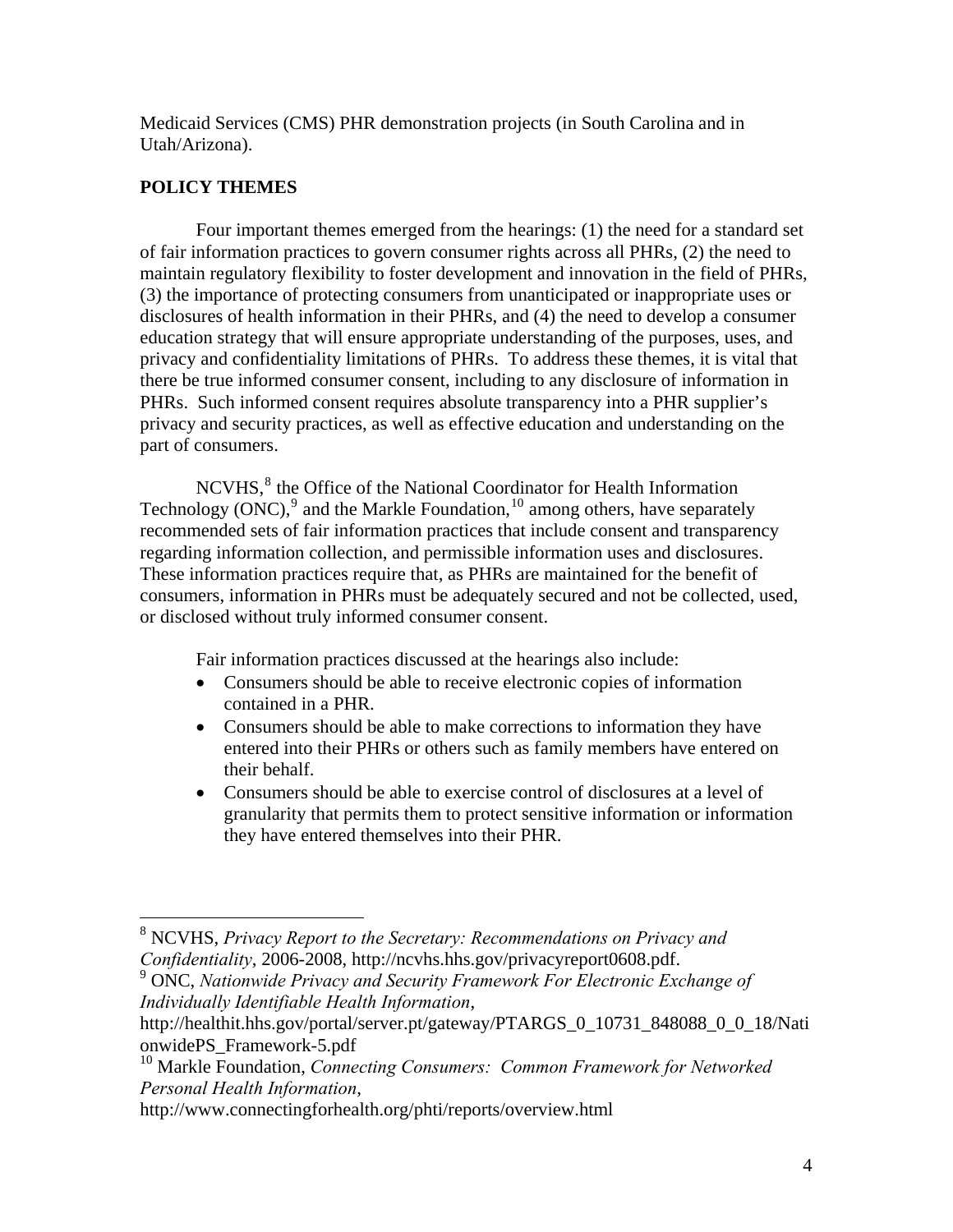- Substantive changes in use or disclosure policies should require proactive communication to the consumer of such changes and a prospective explicit renewal of consumer consent.
- Information security, quality, integrity and availability should be maintained through the use of appropriate administrative, technical, and physical safeguards.
- The consumer should have the right to an accounting of who accessed the consumer's information, as well as a process to address consumer complaints.
- PHR suppliers should be required to take appropriate steps to mitigate a security breach or inappropriate use or disclosure (including providing timely notice to consumers of any privacy or security breaches that may have occurred).

Finally, certain disclosures or uses of the information in PHRs are likely to be particularly troubling to consumers. Many consumers may object to use of their PHR information for marketing purposes. Some types of health information may be especially sensitive or likely to give rise to stigmatization or discrimination, and as a result, disclosures to insurers or to employers may appear risky to consumers who fear the loss of benefits or a job. In addition, many consumers object to their information (either individually or as part of a database) being sold without their consent. These uses and disclosures should be specifically identified for consumers and should require explicit consent at the time that the disclosure from the PHR is contemplated.

## **ADDRESSING THE NEED FOR TRANSPARENCY REQUIREMENTS AND INFORMED CONSENT WITH RESPECT TO PRIVACY PRACTICES**

 If consent is to be fully informed, information collection practices, planned information uses, and any information disclosures must be fully transparent to consumers.

 Unfortunately, there are numerous reasons why transparency is difficult, including:

- Computer literacy varies, and some consumers may have limited familiarity with interactive web technologies common in PHRs.
- At the point of initiation of a PHR, consumers may "click through" privacy notices and consents without fully reading or understanding them.
- Consumers may not be aware that protections afforded to information in one context do not follow information transferred to another context. Consumers may assume erroneously that privacy protections that apply to an EHR carry forward when information is transferred outside of the EHR to a PHR. Consumers also may not be aware that the information consents or restrictions that they make in one PHR do not carry forward if information is transferred to another PHR.
- PHR suppliers typically reserve the right to change the PHR's terms and conditions, including the privacy terms. Consumers who may have invested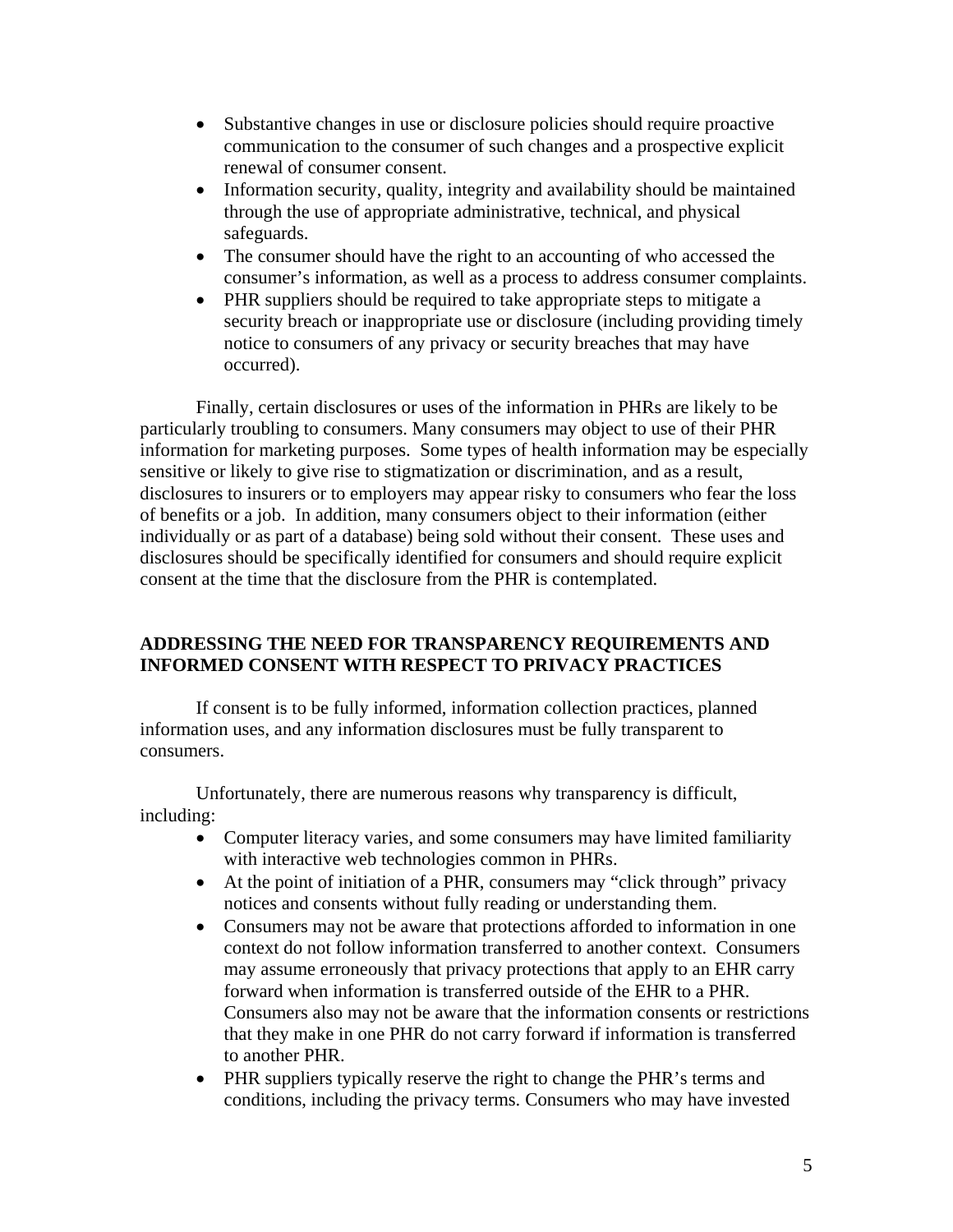considerable effort in creating a PHR may find it difficult to change PHR suppliers even if changes in terms are unacceptable to them.

- Consumers may not be aware of their rights or the disposition of their information in the event that the PHR supplier is sold, merges with another entity, or goes bankrupt.
- Consumers may not realize that following a link to a site outside of the PHR may reveal their identity or information about them.
- Consumers may not be aware that health information (even without explicit identifiers) may be re-identified using information from other publically available sources.

At 12 pages long, the "Draft Model Personal Health Record (PHR) Privacy Notice" that was published by HHS illustrates the difficulty in providing information that is clear, complete, and also concise. Presenters at the hearings emphasized a variety of problems in relying on this or a similar notice as a basis for ensuring transparency (5/20 Marshall).

## **RECOMMENDATIONS**

NCVHS heard consistently during the hearings that many different constituencies believe it is critically important to develop a clear set of common privacy and security standards for all PHRs that consumers will be able to understand and to rely on with respect to the information in their PHRs.

#### **I. Transparency and Informed Consent to Information Uses and Disclosures**

Recommendation I.A*. Consumers should have the right to consent or to withhold consent to uses and disclosures of their information by a PHR supplier. This recommendation does not apply to information in EHRs maintained by health care providers.* 

 The need for consumer consent was a consistent theme across the hearings. PHRs should not be structured in a manner that results in disclosure of health information without the consumer agreeing to the disclosure. For example, it would be inappropriate for a PHR website to contain advertising or other links that reveal the consumer's health information—without the consumer's explicit consent to the disclosure.

 However, a consumer's ability to control access to information in a PHR, if tethered to an EHR, should not be allowed to affect the integrity of the EHR. Ensuring the integrity of information in a health care provider's EHR is critical to ensuring quality in patient care. It may not be easy to differentiate between health care provider-supplied and consumer-supplied information, because of the multiple forms of tethered and untethered PHRs on the market today. Therefore, the key criterion regarding whether information becomes a part of an EHR is not the source of the information, but whether it is incorporated into the record relied on by the provider in making treatment decisions. If a tethered PHR is designed to integrate consumer-provided information into the EHR, then this feature should be made clear to consumers before they enter any information.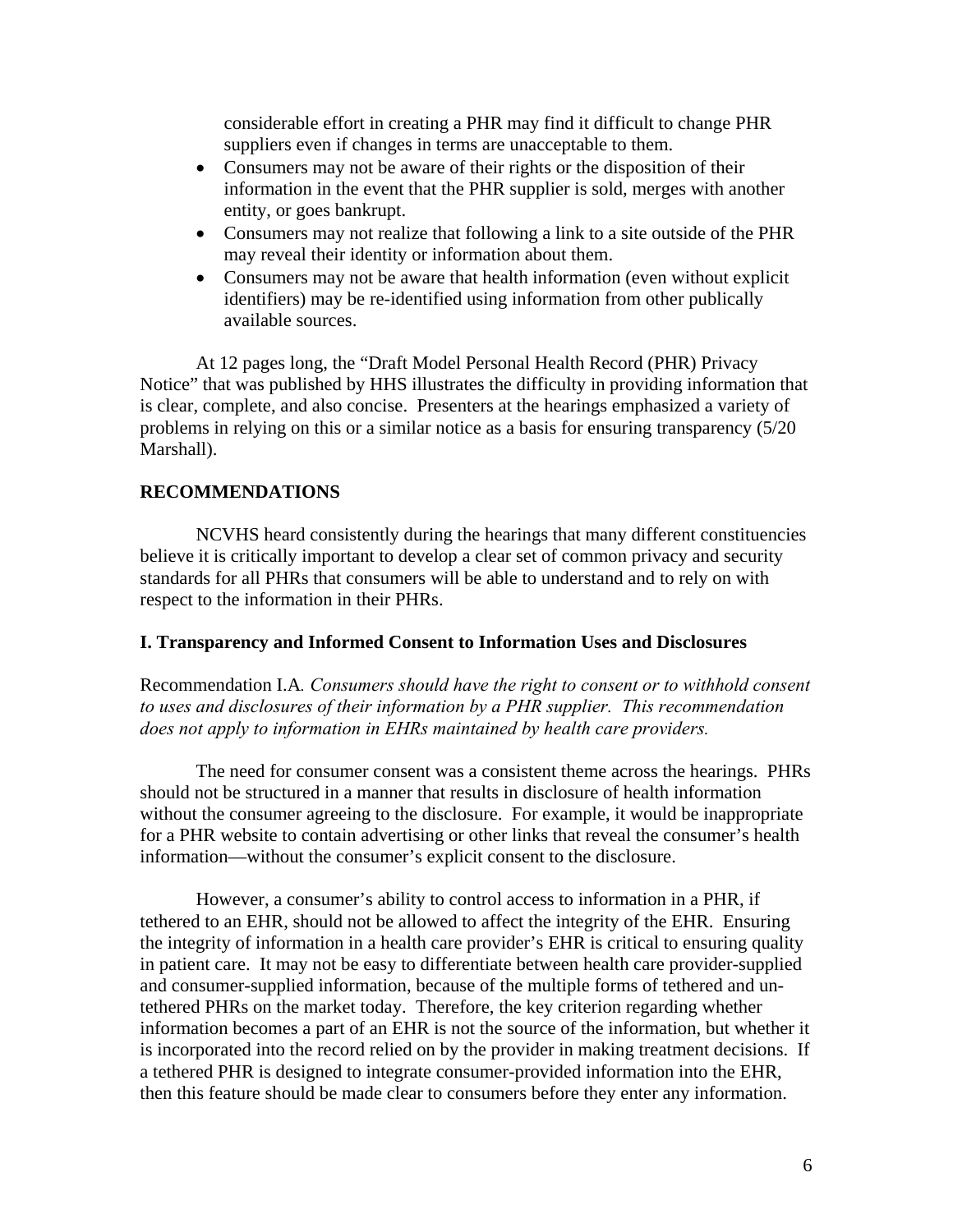The principle of consumer consent governs information that a patient authorizes to be transferred into a PHR, including information downloaded from EHRs or from claims systems.

Recommendation I.B. *The process of consent to uses and disclosures of consumer information contained within a PHR, and to other PHR supplier practices, should be structured in a manner that enhances consumer understanding.*

NCVHS heard considerable testimony that "click through" processes, while common, do not effectively inform consumers regarding anticipated practices of the PHR supplier, or uses and disclosures of their information. Consumers may be eager to complete their planned transactions (sometimes not even knowing what the software application does) and simply click "I agree" to the online terms. NCVHS also heard testimony that the ONC draft notice of privacy practices, in its current form, does not yet succeed at conveying information in a way that is likely to be useful to consumers.

Recommendation I.C. *Consumers should be informed that information transfers from HIPAA-covered entities or their business associates to PHR suppliers not covered by HIPAA will place their health information outside the scope of HIPAA (though some protections may still be afforded through FTC regulations).*

The HIPAA notice of privacy practices given to consumers by providers, health plans and other covered entities has become familiar to consumers. Some PHRs are offered by entities that are covered by HIPAA or that have business associate agreements with HIPAA covered entities—PHRs offered by health insurers, or by employers in connection with health plans, for example—and consumers may think of these as just an extension of their health records. Consumers may also authorize transfer of their protected health information from health care providers to PHRs offered by entities that are not within the scope of HIPAA, making the health information lose its 'protected' status under HIPAA. Before consumers authorize transfer of their HIPAA-protected information to a non-covered PHR, they should be warned explicitly that HIPAA will no longer apply, though FTC regulations may still apply.

Recommendation I.D. *Changes in PHR terms, policies, and procedures governing practices, uses and disclosures should not be permitted without explicit notice to consumers and prospective explicit consumer consent (i.e., a PHR supplier should not be able to obligate a consumer simply by posting revised terms on its website). Consumers should be given a reasonable period of time within which to decide whether to agree to the change, arrange for the transfer of their information, or request deletion of their information.* 

 Several witnesses testified that many PHR suppliers reserve the right to change their terms simply by posting the revised terms on their website. The NCVHS believes that this practice is not adequate as a method for obtaining consumer consent. Some witnesses pointed out that consumers may have invested considerable time and effort in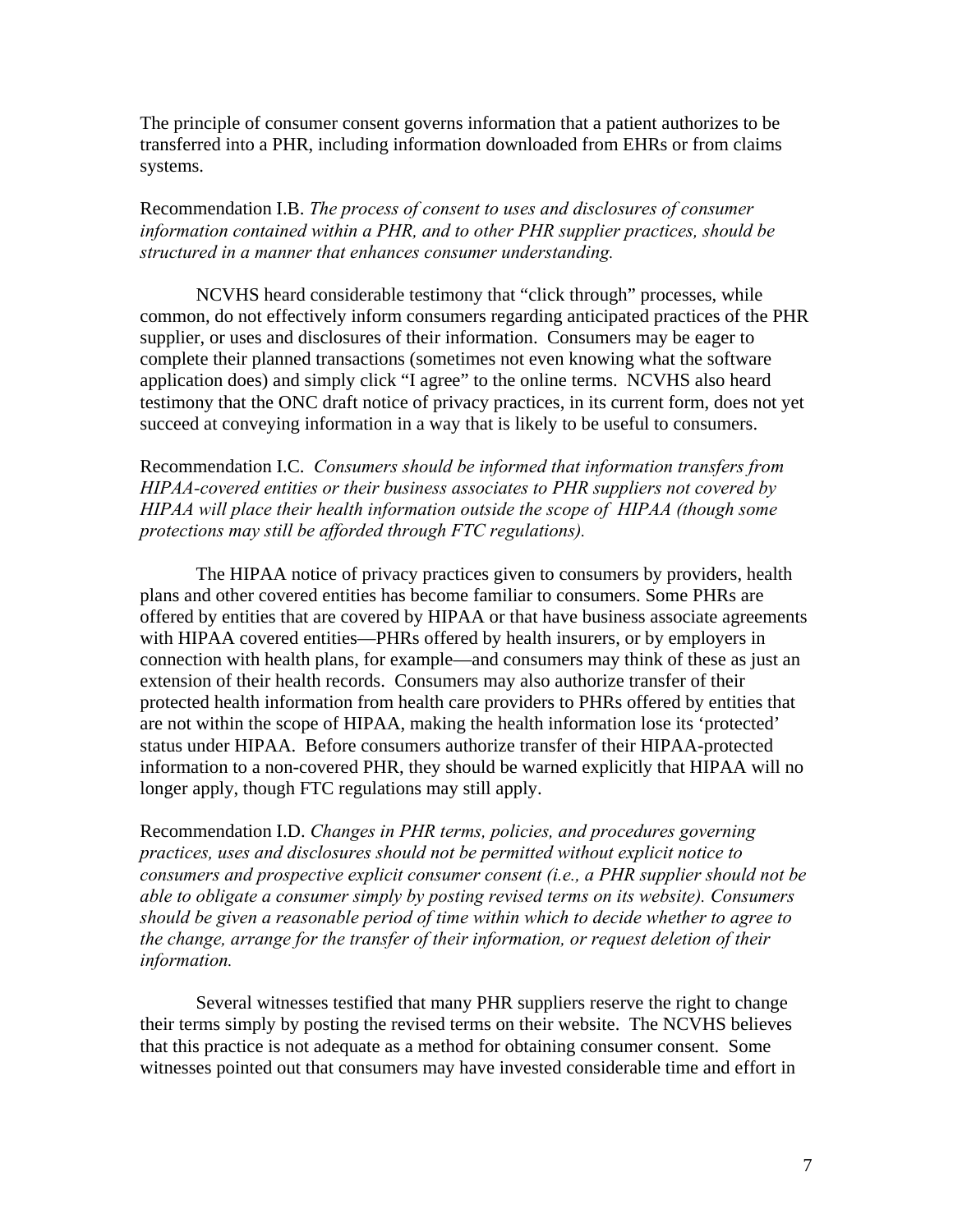the development of their PHRs, and as a result, it might be difficult for them to change to a different PHR supplier should a change in terms be unacceptable to them.

# **II. Other Fair Information Practices**

Recommendation II.A. *Consumers should have the right to an electronic copy of the information in their PHR in a format that allows it to be transferred directly to, or reentered in, a different PHR.* 

Recommendation II.B. *The Secretary should encourage PHR suppliers to develop their products in a manner that facilitates interoperability by incorporating national standards for exchange of information. If any PHR certification processes are developed, they should incorporate national standards for exchange of information.* 

 A consumer may invest considerable time establishing a PHR. Without the ability to electronically transfer information in a standard format, it may be impossible for the consumer to switch to a different PHR. As a result, if a PHR supplier changes privacy practices in a manner that is unacceptable to the consumer, the consumer's only effective choices may be either to remain with the supplier or to delete the consumer's entire PHR record. Thus, portability of PHR information is important to giving the consumer the ability to select PHR suppliers that the meet privacy, confidentiality, and security expectations that are acceptable to the consumer.

Recommendation II.C. *Consumers should have the ability to add, correct or delete information they have entered into their PHRs; this does not imply that a consumer has the right to change directly information in a health care provider-maintained EHR. Rather, the consumer should follow the process set out under the HIPAA Privacy Rule to request the correction of information in an EHR.* 

When the consumer authorizes information to be added to a PHR, the consumer should be able to control that information. But, this does not imply that a consumer should have the right to change information in a health care provider-maintained EHR, even if it includes information that was entered by the consumer through a PHR. (A consumer does have the right under HIPAA to request correction of information in an  $EHR<sup>11</sup>$  $EHR<sup>11</sup>$  $EHR<sup>11</sup>$ ) If a PHR receives information from an EHR, and the EHR source is later updated, the PHR should be updated by following the process described in the HIPAA Privacy Rule.

Recommendation II.D. *Consumers should have the right to request that all of the information in their PHR be deleted, whatever the source of the information.* 

 Consumers may find that they no longer agree with the privacy and security practices of their PHR suppliers, or may decide for other reasons that they no longer wish to have PHRs maintained on their behalf. Consumers should understand, however, that a

<span id="page-7-0"></span> $\overline{a}$  $11$  45 C.F.R. § 164.526 (2009).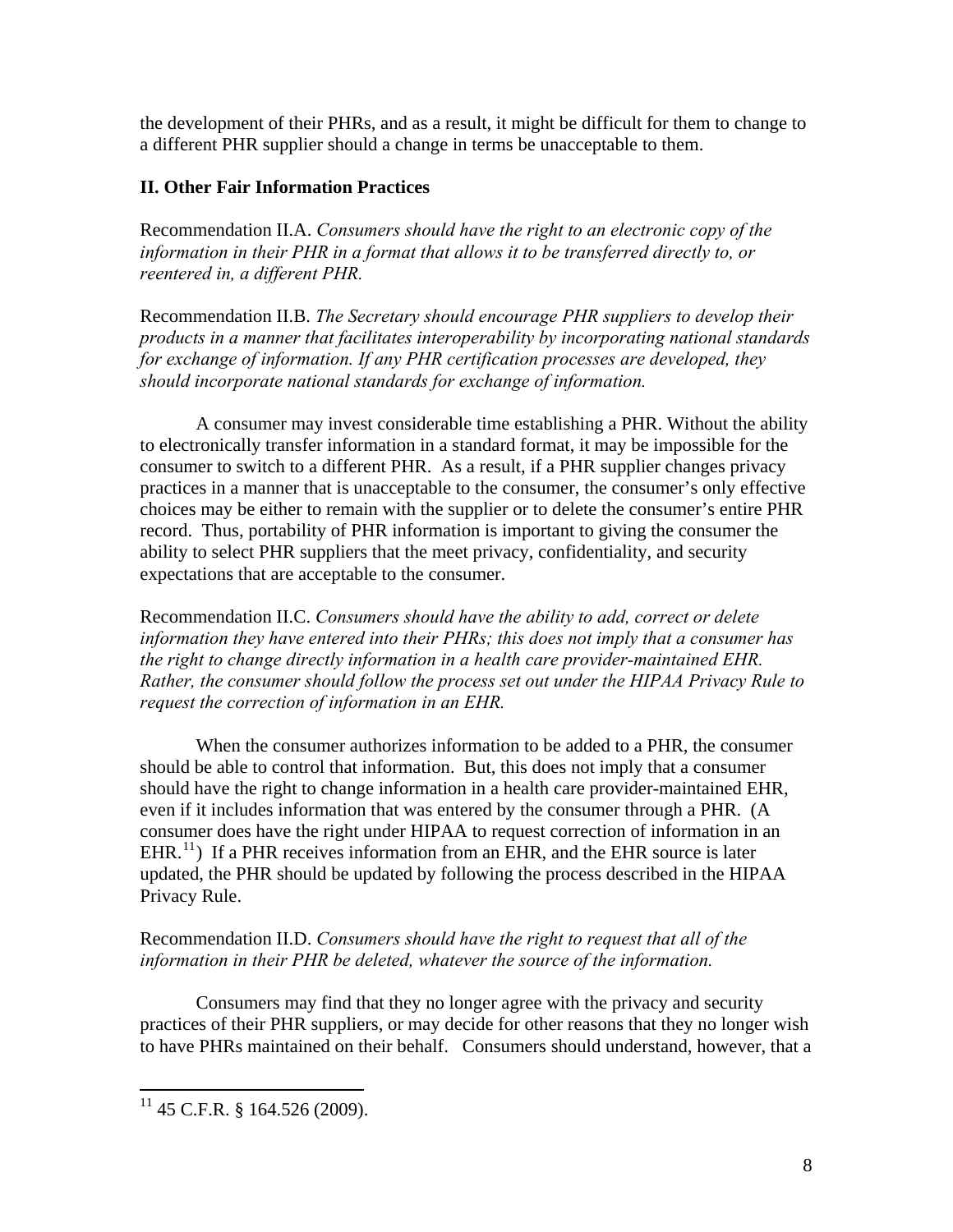decision to delete information in a PHR does not affect the status of information in an EHR maintained by a health care provider, nor other places where the information has been transferred.

Recommendation II.E. *Consumers should have the right to an accounting of the uses and disclosures of their information.* 

 Many presenters at the hearings emphasized the importance of tracking uses and disclosures to consumer trust in PHRs. Consumers may wish to know who has accessed their information as a way to ensure accountability or to facilitate correction of errors.

Recommendation II.F. *Consumers should have the right to file complaints related to privacy and security of their PHRs and be afforded processes to address their complaints.*

#### **III. Additional Protections for Information in PHRs**

Recommendation III.A. *Disclosures of information from PHRs to insurers or employers should require explicit consent immediately prior to disclosure to reduce the risk of unlawful or unfair discrimination.*

 NCVHS heard testimony from consumer groups and privacy advocates about the possibility that information may be used to unlawfully or unfairly discriminate against a consumer in such areas as employment or insurance. Because it is difficult to police against discrimination, and because consequences (such as a loss of employment or denial of insurance) can be severe, consumers must give explicit consent to these disclosures at the time they are made, rather than at the time that a consumer signs up for a PHR or when information is transferred into the PHR. This does not apply to uses and disclosures to carry out treatment, payment, or health care operations that are permitted by the HIPAA Privacy Rule.<sup>[12](#page-8-0)</sup>

Recommendation III.B. *Disclosures of a consumer's information for purposes of marketing or in exchange for financial remuneration, directly or indirectly, should require explicit consent immediately prior to disclosure.* 

 NCVHS heard testimony that consumers are especially concerned about the disclosure of their information for marketing purposes. On the other hand, testimony also indicated that consumers may want to receive information about treatments or other services that are available to them. Accordingly, the disclosure of information for marketing should be prohibited, unless the consumer has given explicit consent to any disclosure for marketing purposes. This recommendation parallels the HIPAA Privacy Rule's requirement for marketing disclosures of protected health information.<sup>[13](#page-8-1)</sup>

 $\overline{a}$ 

<span id="page-8-0"></span> $12$  45 C.F.R. § 164.506 (2009).

<span id="page-8-1"></span> $13$  45 C.F.R. § 164.508(a)(3)(2009).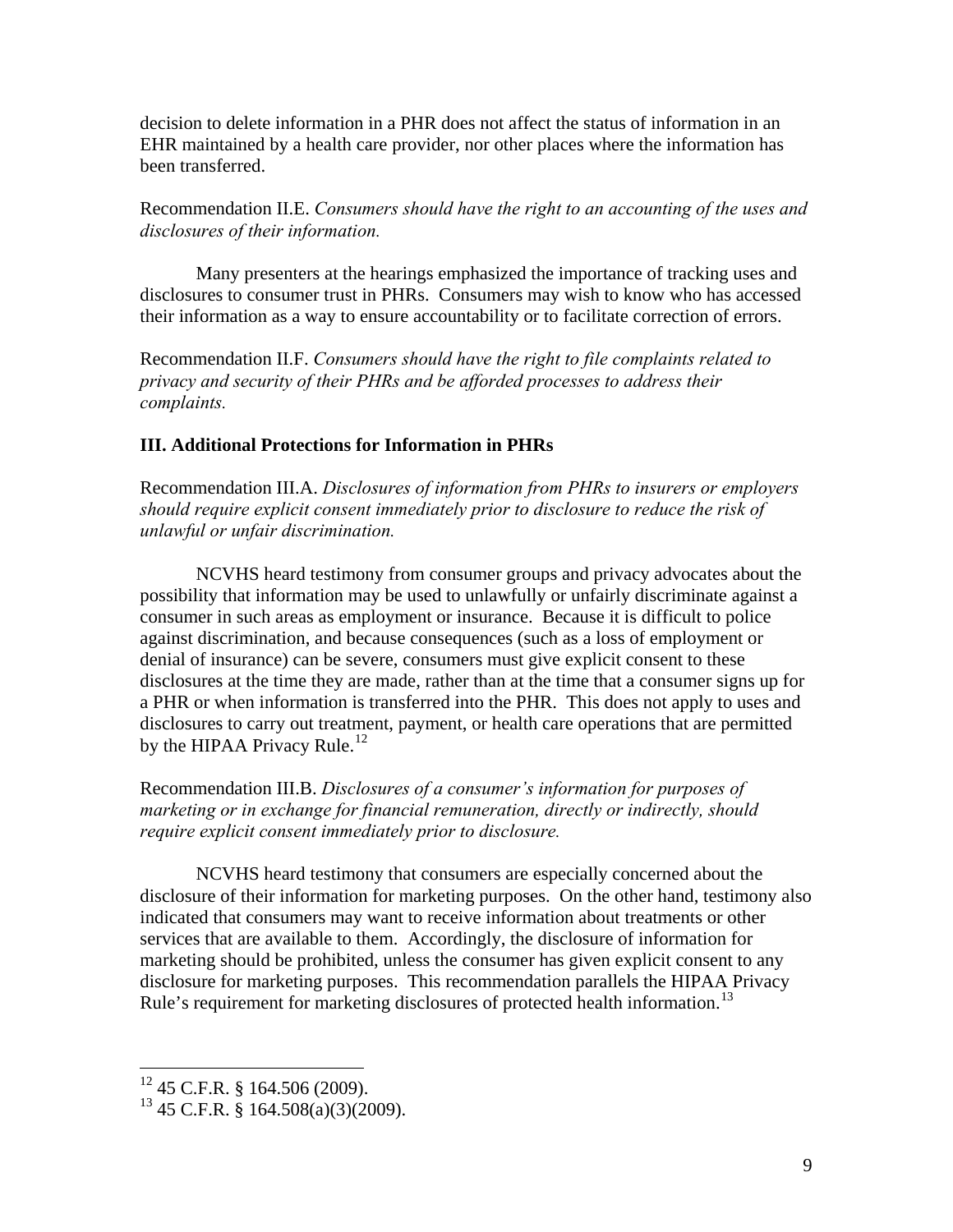Nonetheless, advertising is an important revenue source for some PHR suppliers. Advertising may also convey helpful information to consumers about their conditions or treatments. This principle does not, therefore, require explicit consumer consent at the point advertising occurs on the PHR site. Consumers should, however, be informed at the time they establish a PHR whether advertising will be part of the PHR design, as this may affect their choice to sign up for the PHR in question. Under no circumstances should the PHR design allow consumers to follow an advertising link outside the PHR site in a manner that reveals their identities to advertisers, without explicit warnings and consent at the time the advertising link is followed.

Recommendation III.C. *PHR products should be designed to allow consumers to identify*  designated categories of sensitive health information. The consumer should then have the *ability to control the use and disclosure of the information in these sensitive categories (including in emergency situations).* 

 NCVHS previously recommended that when information in medical records is transferred for purposes of treatment via the NHIN, individuals should be able to request sequestering of certain defined categories of sensitive health information. In our February 20, 2008, letter to Secretary Leavitt, we said, "[t]he design of the NHIN should permit individuals to sequester specific sections of their health record in one or more predefined categories."[14](#page-9-0) Examples of such categories include: domestic violence, genetic information, mental health information, information about reproductive health, and substance abuse. Similar design functionality should also exist in PHRs, but with the ability vested in the consumer to determine whether a health care provider may "break the glass" to access the categories of sensitive information in emergency situations.

#### **IV. Uniform national standards for essential protections for privacy, confidentiality and security in PHRs**

Recommendation IV.A. *Consistent with the other recommendations provided herein―and with previous recommendations of NCVHS regarding EHRs―national privacy, confidentiality, and security standards should be established in a manner that supports PHR innovation.*

 A primary benefit of PHRs to consumers is the ability to access their health information when they are away from home. Consumers should expect the same level of protections for their information wherever they access it. Presenters at the hearings voiced considerable concern about the difficulties for PHR suppliers who operate in multiple states, when there are differences and inconsistencies in privacy laws among the states.

 $\overline{a}$ 

<span id="page-9-0"></span><sup>&</sup>lt;sup>14</sup> See Letter to Secretary Michael O. Leavitt, "Individual control of sensitive health information accessible via the Nationwide Health Information Network for purposes of treatment," Recommendation 1a (Feb. 20, 2008).